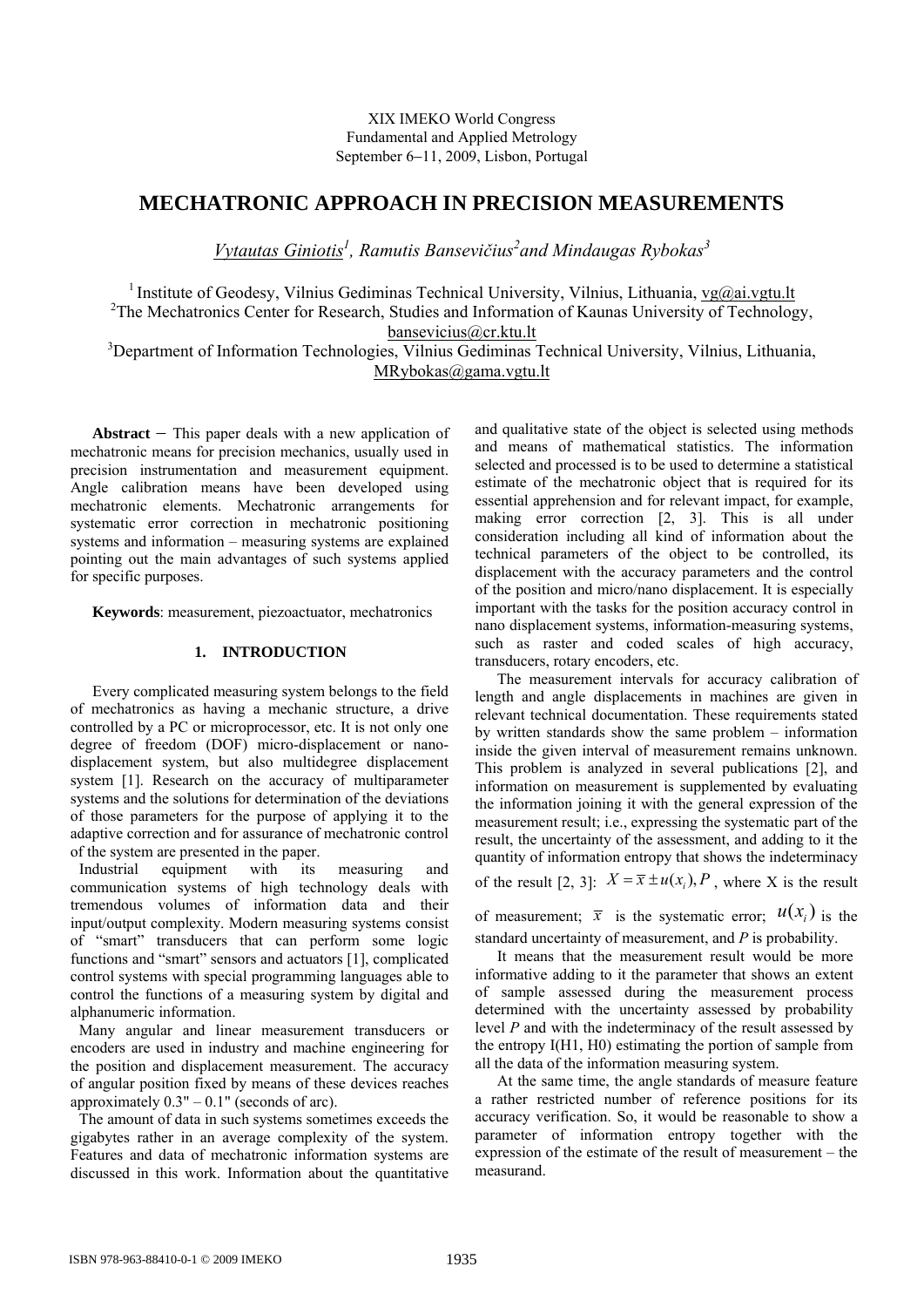## **2. PRECISION POSITIONING EVALUATION**

 Any measuring process is led by information about the accuracy or quality features of the object. The very systems that serve as reference measures in coordinate measurements, translational and rotary transducers, CNC machines, etc. are named information-measuring systems, i. e., the systems that provide information on accuracy and extent of displacement of part in control.

 Mutual information is a measure of the amount of information that one random variable contains about another random variable [4]. In other words, it is the reduction in the uncertainty of one random variable because of the knowledge about the other. Therefore, it is important to determine the information quantity on an object that has been evaluated providing a more thorough result assessment during the accuracy calibration processes. The problem exists due to the great amount of information that is gained in the calibration of scales, information-measuring systems of the numericallycontrolled machines, automated measuring equipment such as coordinate measuring machines (CMMs) in their total volume. It is technically difficult and time consuming to calibrate the enormous number of points available, e.g. the 324,000 steps of the rotary table or every discrete information of measuring system of metal cutting tools and CNS machines some of them consisting of laser interferometers.

 In metal cutting tools, CMMs and CNC machines and instruments measurement intervals should not be longer than 25 mm, while measuring displacement's travel length no longer than 250 mm. For longer travels – up to 1,000 mm – the interval should be no shorter than 25 mm or no longer than 1/10 of the length of travel. The measurement interval of the length in case of its accuracy testing (the calibration) fewer than 20 positions could be measured as it is indicated in CMM technical documentation.

 The entropy is the uncertainty of a single random variable. The reduction  $I$  in the uncertainty due to the information assessed (in our case the information received after the accuracy calibration) is  $I = H_0 - H_1$ , where  $H_0$  is the entropy before receiving the information, and  $H<sub>1</sub>$  is the entropy after receiving it. The relative entropy of independent variables X and Y in terms of probabilities is [4]:

$$
H(Y/X) = -\sum_{i} \sum_{j} p(X_i, Y_j) \log p(Y_j / X_i) \quad (1)
$$

and

$$
H(X/Y) = -\sum_{i} \sum_{j} p(X_i, Y_j) \log p(X_i/Y_j)
$$
. (2)

The differential entropy in case of continuous functions is

$$
H^*(Y/X) = -\int_{-\infty}^{+\infty} \int f(x)f(y/x)\log f(y/x)dxdy
$$
 (3)

 The information received after the calibration of the measuring system or the determination of the accuracy of part

of it *b* will be: 
$$
H_1 = \log_a b
$$
, where  $b = \frac{m}{k}$  is the number of  
calibrated points in the system having *m* number of points or  
signals<sub>a</sub> and *k* is the pitch of the calibration. These strokes were

measured *c* times each for the statistical evaluation. Since the total number of measurements is  $n = bc$ , the expression for the measurement result at a given probability and the reduction in information indeterminacy can be expressed [2]:

$$
X = \overline{X} \pm \frac{t \cdot S}{\sqrt{a^{-t}mc}}
$$
,  $P, I(H_0, H_1)$ ;  

$$
I\left(\frac{H_1}{H_0}\right); I\left(\frac{H_0 - H_1}{H_0}\right)
$$
 (4)

where

$$
I\left(\frac{H_1}{H_0}\right)
$$
 or  $I\left(\frac{H_0 - H_1}{H_0}\right)$  are possible indices of

information entropy assessed during the measurement.

 It gives a better assessment of the results of measurement allowing one to know which part of the sample volume was assessed during this process. This approach would give an indication of the sampling value in the estimate of the result of measurement.



Fig. 1. The diagram of a mechatronic centring device.

These assumptions can help in determination of mechatronic impact on the information-measuring system for the elimination of systematic errors. Piezoplates and simplified bodies from piezomaterial are applied for micrometric displacement for correction of the systematic errors of the raster scale. Correction of errors is accomplished by the control of a potential energy of the piezoplate. From a technical point of view it can be done by changing a voltage supplied to the electrode electromechanically coupled with the raster scale, changing the width of the electrode coating of the piezoplate. According to the principle of minimum of potential energy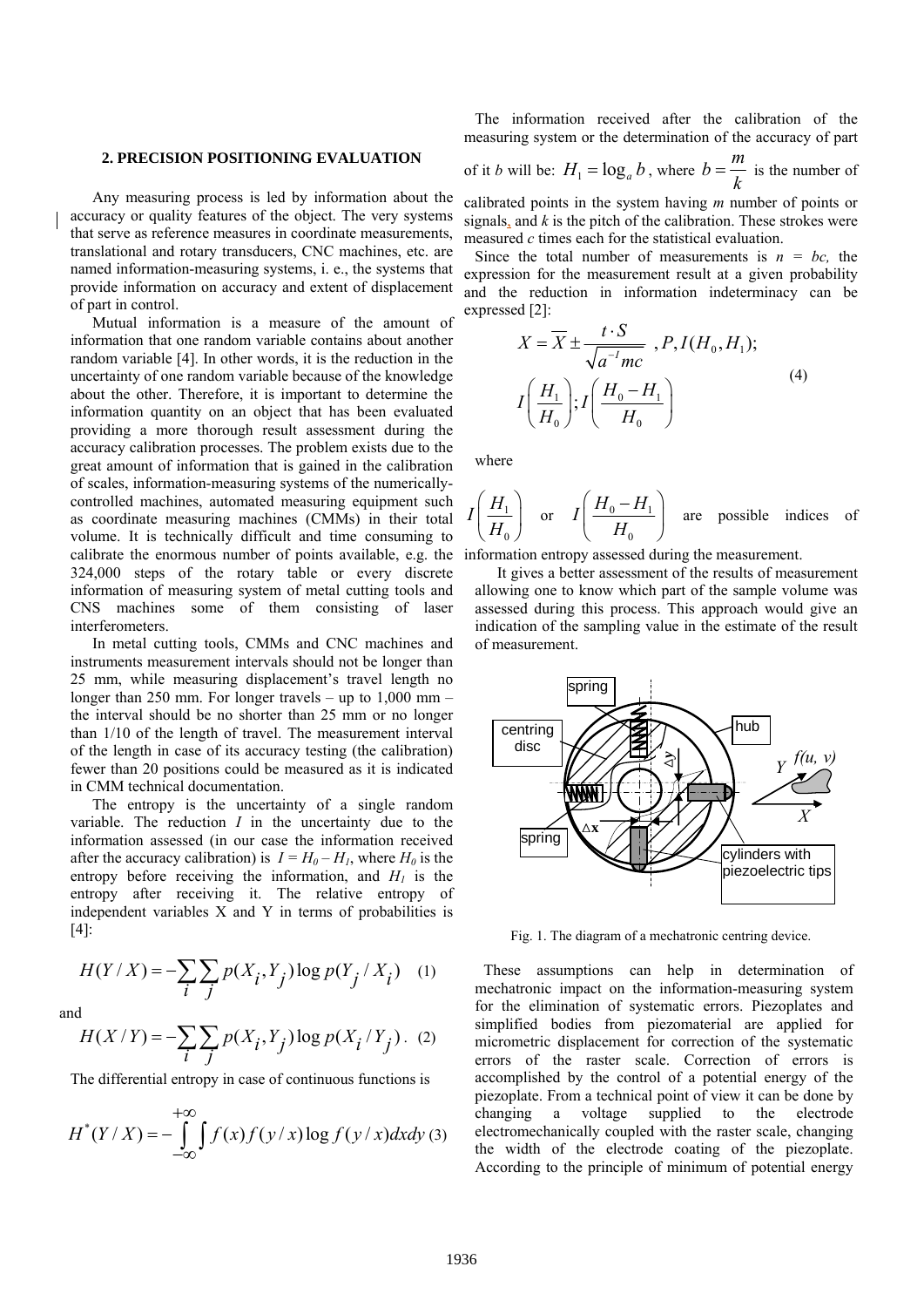0  $\frac{\delta U}{\delta \varepsilon_1} = 0$ , and taking into account that longitudinal displacements are related to deformations by relationship  $\varepsilon_1(x) = \frac{du}{dx}$ , it is possible to obtain the equation of equilibrium of the piezoplate considered and to control an accuracy of linear raster scale. The distributions of errors for two-dimensional or three-dimensional measuring systems can be expressed by two functions  $u(x, y) = -k_1 \delta_x(x, y)$ and  $v(x, y) = -k_2 \delta_y(x, y)$ , where *u*, *v* – the components of displacements at the zone controlled into the direction of appropriate coordinates.  $k_1$ ,  $k_2$  – the coefficients of electromechanical coupling. For more exact assessment of error distribution and its possible correction the relative

entropy parameters must be evaluated [5]. A simple piezoelectric system is shown in Fig. 1 for use in the centering device of the rotary table. It is useful for circular scales measurement, part machining on the rotary table. Two pins with piezoelectric tips are used for displacement of the inner ring with the part to be centered according to the basic part – the hub. Information of displacement can be controlled manually or it can be arranged in an automated way when the system is supplied by displacement transducers or gauges.

 Assuming the explanations presented above, the mutual information appears as the most acceptable method to assess the multi-coordinate measuring mechatronic systems [4, 5]. The mutual information model of 3D measurement is investigated below. *x*, *y* and *z* axes are subdivided into *k*, *l* and *m* steps (divisions), respectively, and  $\Delta$  is the length of a single step of the information-measuring system. Symbols *b* and *c* indicate the number of calibrated steps for axes *x* and *y*, respectively, as a result of performing calibration at pitches of  $d_1$  and  $d_2$ . Therefore, the intervals of measurement values extend to

$$
0 \le x \le k,
$$
  
\n
$$
0 \le y \le l
$$
 and  
\n
$$
0 \le z \le m.
$$

 If all dimensions are independent of each other, no information is gained about any of the variables by fixing the value in one dimension. Here only the example of fixing dimension z is provided [2].

The instances of fixing two remaining dimensions produce analogous results using the previous equations.

$$
I(X;Y|Z) = \sum p(x, y, z) \log \frac{p(X, Y|Z)}{p(X|Z)p(Y|Z)} =
$$
  

$$
\sum \frac{1}{klm} \log \frac{\frac{1}{1/2}}{\frac{1}{k} \cdot \frac{1}{1/2}} = \sum \frac{1}{klm} \log 1 = 0
$$
 (5)

 For the continuous version we need to combine the expressions for trivariate normal density and multivariate conditional normal distributions. More complicated interactions of normally distributed variables must be discussed separately.

## **3. AN EXAMPLE FOR ANGULAR DISPLACEMENT**

In case of the implementation of the devices mentioned for the angle comparison, there is a need to use an expensive and complicated device for creating of reference measure, also the precise alignment (centring and levelling) of the reference measure [6, 7]. Additionally, in some cases (as with a polygon/autocollimator) only a limited number of angular positions could be tested, or as it is in case of using the typical Moore's Precision Index or the circular scale. The entire process of calibration can hardly be automated. Some of methods, as the calibration devices using angle interferometer can also be implemented only in laboratory conditions.



Fig. 2. Diagram of arrangement for angle measurements using the different standards of angle and mechatronic elements for micropositioning systems.

 Some examples of angle standards used are shown in Fig. 2 where: 1 – basis of the arrangement, 2 – ball bearing of table rotation,  $3 -$  rotary table with warm glass gear and drive, 4 – circular scale on the table surface, 5 – photoelectric microscope, 6 – Moore's Index table, 7 – mirror, 8 – photoelectric autocollimator.

 As the angle standard (reference measure) here the circular scale with the microscope can be used, - Moore's Index table and autocollimator and the other standards as shown in upper part of Fig. 2. It is a multiangle prism – polygon with the uncertainty of its calibration [6, 7] equal to  $\sim 0.02$ <sup>"</sup> and a rotary encoder of high precision with the uncertainty [7, 8] of its calibration equal to  $\sim 0.05''$ . All these constituents of high precision angle measurements and calibration were implemented and tested at Vilnius Gediminas Technical University [9]. Mechatronic means were also used and tested in case of the drive – piezoelectric plate for the table rotation, device for object's to be measured alignment and centering as it is shown in Fig. 1, not to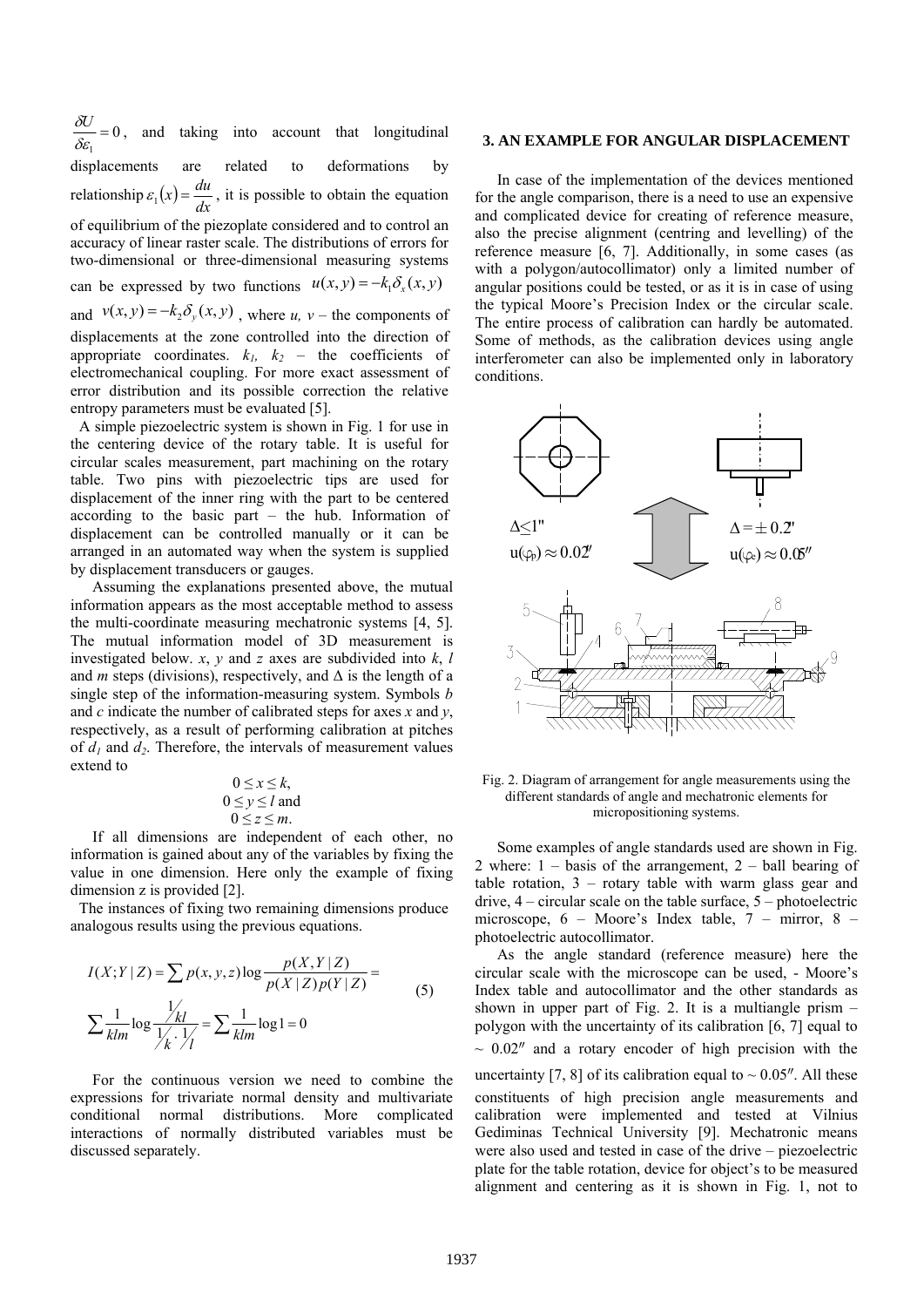mention photoelectric microscopes and autocollimator with CCD cameras installed. This entire complex, as the preliminary experiments show, is quite effective and progressive for high precision angle measurements and rather as the basis for the creation of the state flat angle standard [8, 9].



Fig. 3. Use of Moiré (a) and Vernier (b) pattern for angular accuracy calibration of circular scales.

 Examples of the transfer from discrete to the analogue information in the measuring system can be presented by angular accuracy calibration of the raster scales. The calibration of the scale stroke-by-stroke (at a predetermined pitch) gives discrete information of the calibration. A possibility to transfer it to the analogue form is presented here and shown in Fig. 3. It is performed by creating Moiré (Fig. 3, a) or Vernier (b) fringe pattern, one of scales serving as a reference. By using the expressions for determination of the light transmission function  $\Pi$  given in [10], it is possible to calculate it and the modulating function *m* in the period of the pattern. These functions are:

$$
\Pi = \frac{1}{W} \sum_{j=1}^{i-1} a_j = 0.25
$$
\n(6)

and coefficient of optical modulation

$$
m = \sum_{k=1}^{i} (i-k) - \sum_{k=1}^{i} (k-1)
$$
  

$$
\sum_{k=1}^{i} (i-k) + \sum_{k=1}^{i} (k-1)
$$
 (7)

Where  $i$  – the coefficient of optical reduction of optical composition of two raster scales;  $k = 1, 2, 3, \ldots a_j$  – the width of transparent part of the raster scales composition.

 One, two or four analyzing gaps with photocells are located on the optical patterns shown in Fig. 3. For Moiré pattern it is enough to place one photoelectric sensor (in the upper part of the scales, Fig. 3 "a") on the pattern and rotate it on the table of high accuracy axis. The roundness measuring instruments are to be used for this purpose. An output voltage from the sensor is proportional to the form of the Moiré fringes, and this is a function of the accuracy of the strokes displacement of the scale in control [8, 9].

 Vernier raster scales conjunction is analysed by placing two or four sensors on the pattern. Sensors 1, 2, 3 and 4 are placed at the angle of 90° to each other. It is evident that after rotation of the scales for every 90°, an output voltage must be equal for the raster scales having no errors, and every systematic error of the scale under control will give a bias of the output voltage proportional to the error detected. The same can be performed by placing the sensors at a distance equal to the Vernier pattern period *W* or on the spacing, equal to  $0.5W$  or  $W(k+0.5)$ ; where  $k = 1,2,3$ (equations 6 and 7). When the raster composition is rotated under the high precision rotary table (for example, roundness measuring instrument), the output voltages from the photocells compensate each other [10]. The output voltage from the photocells is amplified, transferred to the summing unit and then passed further to the recording device. It is obvious that in the case of a high accuracy raster, the output voltage in the recording device shows no change, and the graph will be a straight line (or a sine wave). When the raster pitch error occurs, the fringe pattern moves by a distance equal to the pitch error multiplied by *i*. The output voltage changes accordingly, providing a clear indication of the systematic error of the raster scale.

 The sensitivity of the index sensors put on the optical conjunctions can be tuned, enabling a measurement of a wide range of errors to control. The measurement can be performed on various kinds of raster scales using Vernier or Moiré fringe patterns. Precise roundness measuring devices and templates are very relevant for such a purpose. The results can be represented in a digital or graphical form. The method discussed is more informative and efficient than the use of measurement by comparing it to the reference angle measure. It can be especially effective for industrial needs and applications. All these applications are to be implemented using every constituent of mechatronic arrangements mentioned above.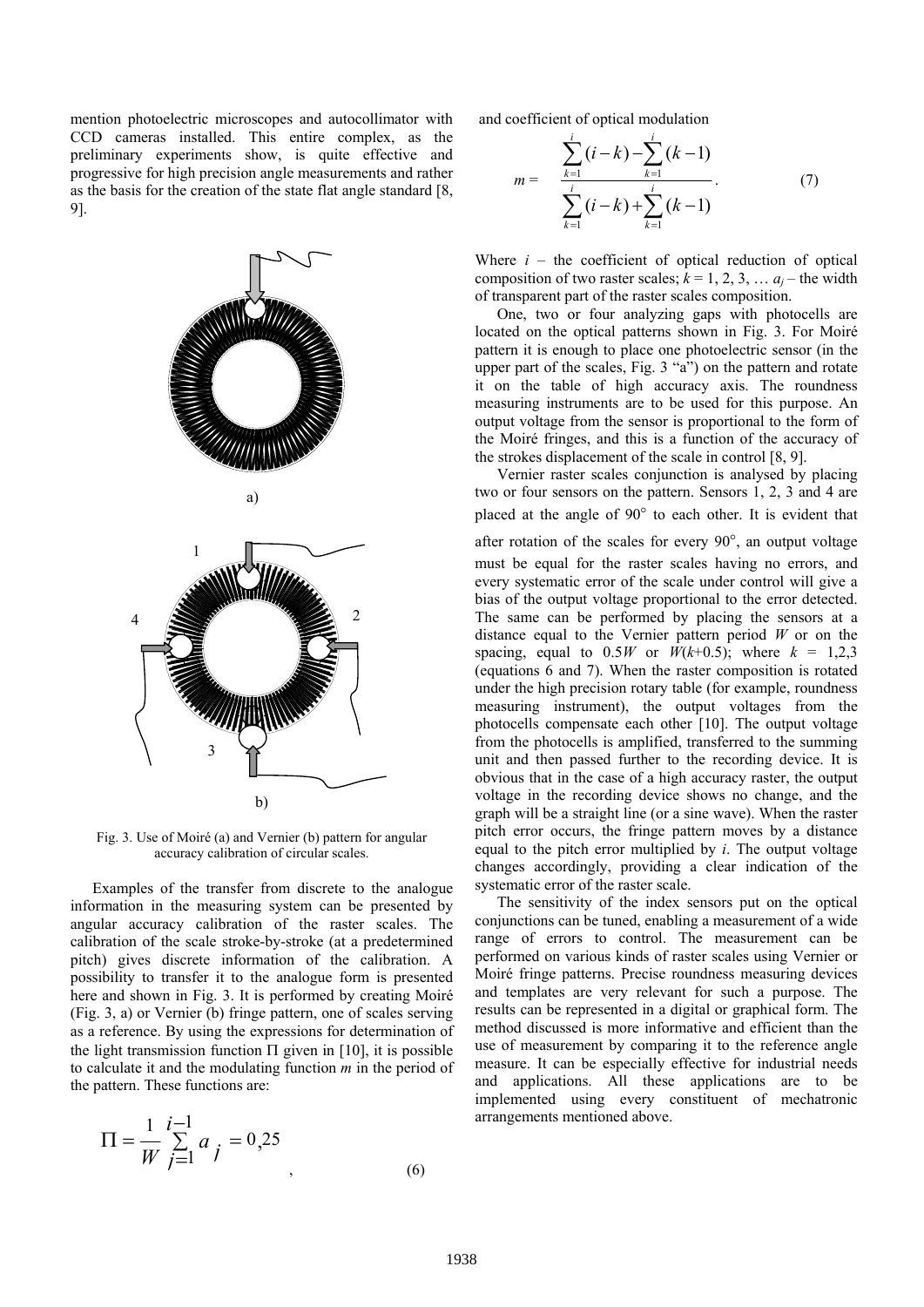## **4. THREE-DIMENTIONAL CASE**

 The measurements of the geometrical parameters of the parts are mostly performed on very expensive 3D measuring equipment – coordinate measuring machines (CMMs) having a high precision mechanical base equipped with very high precision slideways (often made of granite parts) of the highest accuracy requirements for straightness, perpendicularity, flatness, etc. Quite expensive linear displacement transducers or rotary encoders are mounted into every axis of measurement. The CMMs are an example of highly complex, precise and highly expensive equipment. Nevertheless, very fast development of the optical, electronic and mechatronic means of sensing, tracking, data collection, transmitting and evaluating permits to consider a wide range of application of those means to substitute them by modern technical means making them cheaper.

The most precise methods and means are to be used for the assessment of the accuracy parameters of the CMM for the purpose of its correction by mechatronic means. It can be noted that these modern means are to be used only at the initial phase of machine's production. Further accuracy assurance is transferred to the mechatronic means controlled by the PC of the machine.

The geometric errors in the volume of a multicoordinate machine consist of the perpendicularity of coordinate axes  $\Delta_{x/y}$ ,  $\Delta_{x/z}$ ,  $\Delta_{y/z}$ , the coordinate position errors  $\Delta_{x,y,z}$  along the axes *X, Y,* and *Z;* rolling errors  $\Delta \varphi_{x,y,z}$  around the axes *x*, *y* and *z*, pitch and yaw errors  $\Delta_{x(y,z)}$  during the movement of the part along the relevant axis in the indicated plane, etc. So, there are 21 types of geometric errors of multicoordinate machines. Specific errors are present in the signal formation of the measuring head of CMM, and they are usually analyzed separately. All these errors can be compensated or corrected by means of partial correction of coordinate displacement, machine's part position control and correction, numerical control of output signal on coordinates displacement values.

 The correction of errors at the whole length of the raster scale creates some difficulties. Modern machines and equipment perform a certain number of movements along an adequate number of co-ordinate axes. It means that practically there is the same number of linear or circular scales or transducers installed.

 In more general cases, the implantation of active links into the technological chain of machines can compensate unwanted displacements, caused by external forces or change of the position of moving components, imbalance of rotating systems, wear of contacting surfaces, temperature influence [11], etc. A tendency exists to create drives and transducers capable of performing and controlling the measurement in two- or three-dimensional directions. In this case, the piezoelectric materials give a possibility to correct such displacements using only one piezoelectric body. The components of elastic stress and deformation in the threedimensional directions can be controlled by applying electric field of the piezoelectric actuator.



Fig. 4. Correction of the position of the machine's displacement or the tip of cutting (measuring) instrument.

 The main task of the correction is to determine the correctional displacement values in all co-ordinate displacements by calculations and then to perform the additional movement using the last (conclusive) part of kinematic chain of the machine. For example, it may be the grip of the arm of an industrial robot, the probe of a CMM (measuring robot), the cutting instrument of a metal cutting tool, etc. In this case, piezoelectric plates, cylindrical or spherical components are useful to incorporate into the conclusive machine member for the purpose of accomplishing the correctional microdisplacement required. The final element of CMM, a touch-probe with the piezoelectric cylinder and the electrodes for electric supply, is shown in Fig.4. The piezoelectric active elements also are implanted into the sliding parts of the machine: I. e., console moving along the *y*-axis, the carriage moving along the *x*axis, and the arm with the touch-probe moving in the direction of the *z*-axis. New active materials with high piezoelectric or magnetostrictive properties (Terfenol-D, flexible piezoactive materials, etc.) show a wide area of its application with high level of integration and multifunctionality [11]. They are applicable to implement into the piezoactive part's supports (Fig. 4) giving an opportunity to correct the position of the part in the 3D space compensating the systematic error of the machine's displacement.

 The most precise measuring head (overall sensitivity about 0.2 μm) was designed with a piezoelectric sensor [5]. One of the purposes of a piezoelectric part is the formation of signal in the contact moment with the surface of the object to be measured. Another purpose is to move the axis of the head by using the voltages  $U_1$ ,  $U_2$  and  $U_3$  for displacement, necessary to correct the geometrical error in the relevant part of the measuring volume. The control of this displacement is performed by the computer in control of the CMM. Supplying the input voltage to one, two or three electrodes of the cylinder, due to reverse piezoelectric effect,